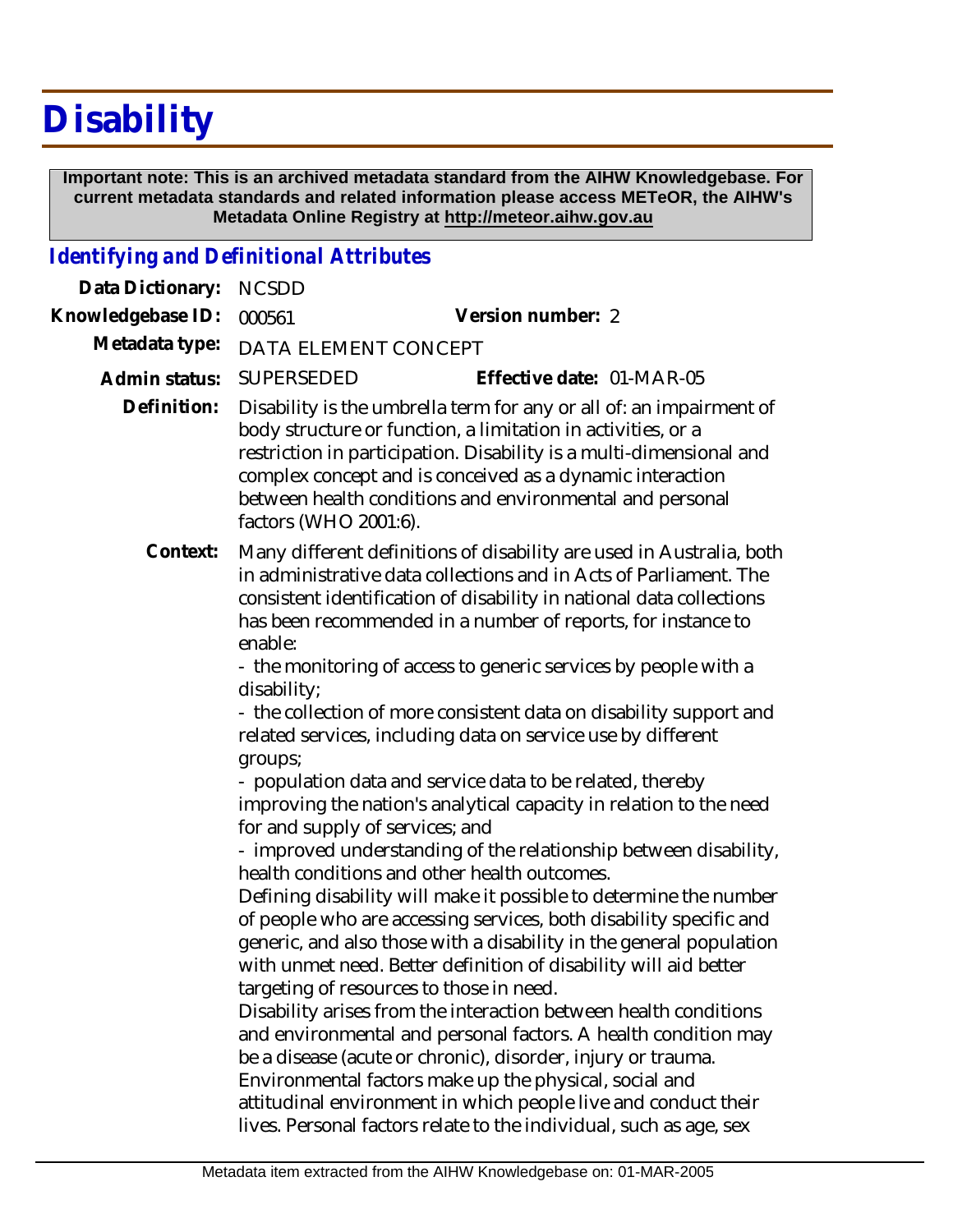and Indigenous status.

The concept 'Disability' can be described using a combination of related data elements as building blocks.

The data elements selected may vary depending on the definition of disability used. For example in hospital rehabilitation the focus may be on the impairment and activity dimensions and in community-based care the focus may be primarily on participation. Some applications may require a broad scope for inclusion (eg. discrimination legislation). Data collections relating to services will select combinations of the data elements, which best reflect the eligibility criteria for the service.

## *Relational and Representational Attributes*

**Datatype:**

**Collection Methods:** .

relates to the data element Body structures version 1 supersedes previous data element Disability version 1 relates to the data element concept Functioning version 1 relates to the data element concept Activity - functioning, disability and health version 1 relates to the data element concept Participation - functioning, disability and health version 1 relates to the data element concept Assistance with activities and participation version 1 relates to the data element Body functions version 2 relates to the data element Impairment extent version 2 relates to the data element Activities and participation domains version 2 relates to the data element Activity - level of difficulty version 2 relates to the data element Participation extent version 2 relates to the data element Participation satisfaction level version 2 relates to the data element Environmental factors version 2 relates to the data element Environmental factors - extent of influence version 2 relates to the data element Disability grouping version 2 **Related metadata:**